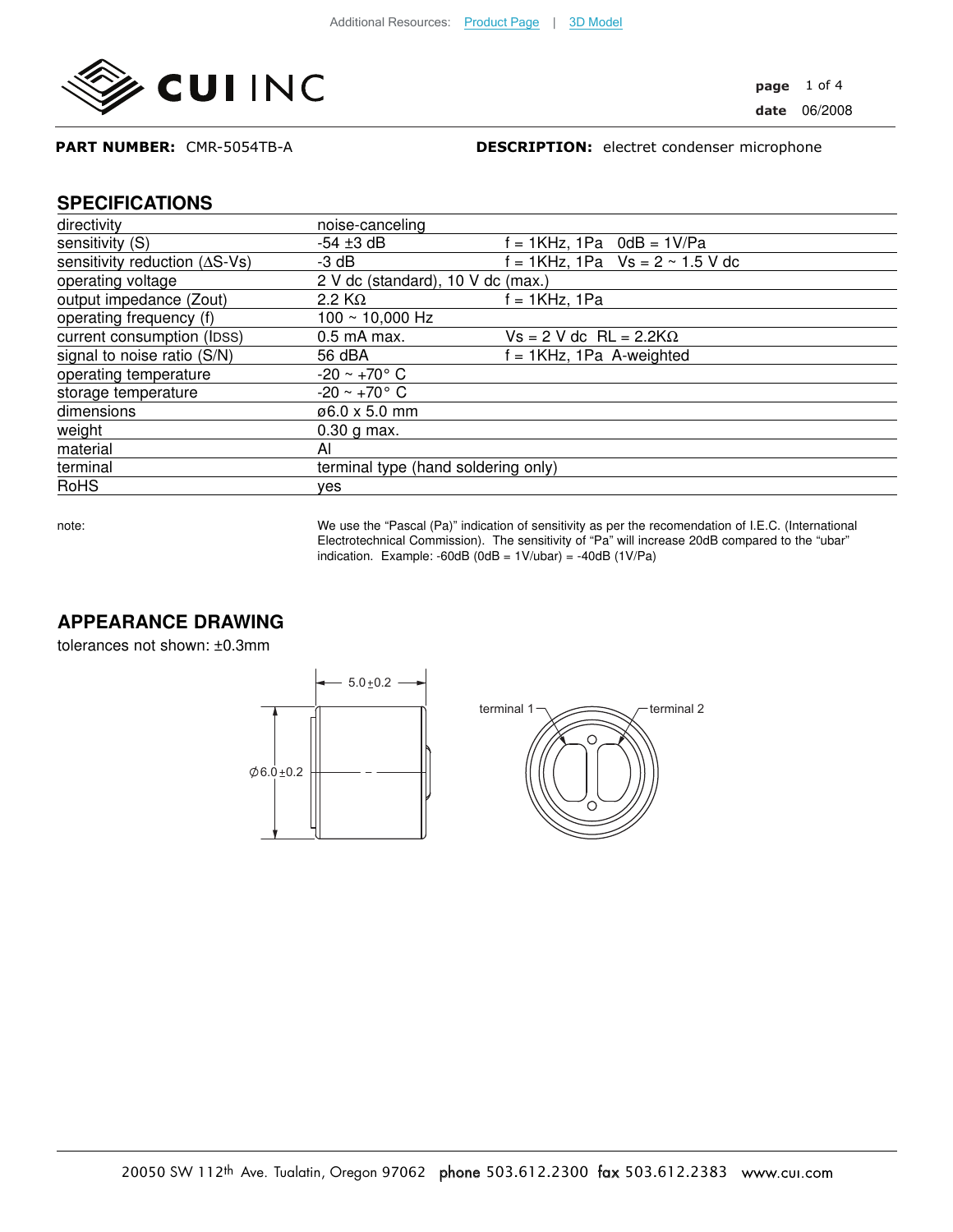

page 2 of 4 date 06/2008

PART NUMBER: CMR-5054TB-A

DESCRIPTION: electret condenser microphone

## **MEASUREMENT CIRCUIT**



## **FREQUENCY RESPONSE CURVE**

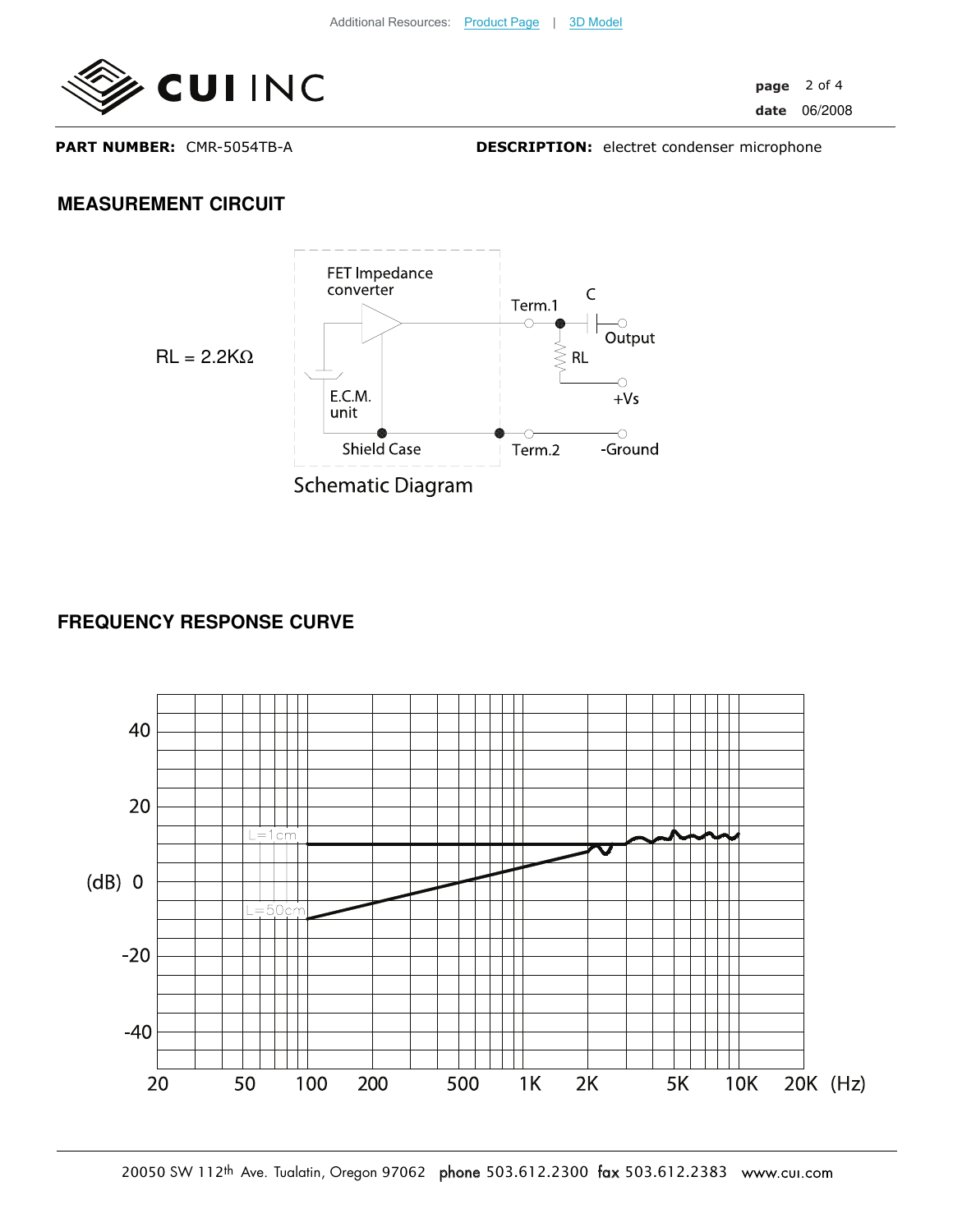

page 3 of 4 date 06/2008

PART NUMBER: CMR-5054TB-A

DESCRIPTION: electret condenser microphone

## **MECHANICAL CHARACTERISTICS**

| item                      | test condition                                 | evaluation standard              |
|---------------------------|------------------------------------------------|----------------------------------|
| soldering heat resistance | Soldering iron of 270 ±5°C should be placed on | No interference in operation.    |
|                           | the terminal for $2 \pm 0.5$ seconds.          |                                  |
| PCB wire pull strength    | The pull force will be applied to double lead  |                                  |
|                           | wire:                                          | No damage or cutting off.        |
|                           | Horizontal 4.9N (0.5kg) for 30 seconds         |                                  |
| vibration                 | The part will be measured after applying a     |                                  |
|                           | vibration amplitude of 1.5 mm with 10 to 55 Hz |                                  |
|                           | band of vibration frequency to each of the     | After any tests, the sensitivity |
|                           | 3 perpendicular directions for 2 hours.        | should be within ±3dB compared   |
| drop test                 | The part will be dropped from a height of      | to the initial measurement.      |
|                           | 1 m onto a 20 mm thick wooden board 3 times    |                                  |
|                           | in 3 axes $(X, Y, Z)$ for a total of 9 drops.  |                                  |

#### **ENVIRONMENT TEST**

| item             | test condition                                                                                                                              | evaluation standard                                                                                                                                                                     |
|------------------|---------------------------------------------------------------------------------------------------------------------------------------------|-----------------------------------------------------------------------------------------------------------------------------------------------------------------------------------------|
| high temp. test  | After being placed in a chamber at $+70^{\circ}$ C for                                                                                      |                                                                                                                                                                                         |
|                  | 72 hours.                                                                                                                                   | The part will be measured after<br>being placed at $+25^{\circ}$ C for 6<br>hours. After any tests, the<br>sensitivity should be within ±3dB<br>compared to the initial<br>measurement. |
| low temp. test   | After being placed in a chamber at -20°C for                                                                                                |                                                                                                                                                                                         |
|                  | 72 hours.                                                                                                                                   |                                                                                                                                                                                         |
| humidity test    | After being placed in a chamber at $+40^{\circ}$ C and                                                                                      |                                                                                                                                                                                         |
|                  | 90±5% relative humidity for 240 hours.                                                                                                      |                                                                                                                                                                                         |
| temp. cycle test | The part shall be subjected to 10 cycles. One                                                                                               |                                                                                                                                                                                         |
|                  | cycle will consist of:                                                                                                                      |                                                                                                                                                                                         |
|                  | +70℃                                                                                                                                        |                                                                                                                                                                                         |
|                  | +25 $°C$<br>+25°C<br>$-20^{\circ}$ C<br>0.5 <sub>hr</sub><br>1hr<br>0.5 <sub>hr</sub><br>1 <sub>hr</sub><br>0.5 <sub>hr</sub><br>1hr<br>1hr |                                                                                                                                                                                         |
|                  | $5.5$ hrs                                                                                                                                   |                                                                                                                                                                                         |
|                  |                                                                                                                                             |                                                                                                                                                                                         |

# **TEST CONDITIONS**

standard test condition a) temperature:  $+5 \sim +35^{\circ}$ C b) humidity:  $45 - 85\%$  c) pressure: 860-1060 mbar<br>judgement test condition a) temperature:  $+25 \pm 2^{\circ}$ C b) humidity: 60 - 70% c) pressure: 860-1060 mbar judgement test condition a) temperature: +25 ±2°C b) humidity: 60 - 70% c) pressure: 860-1060 mbar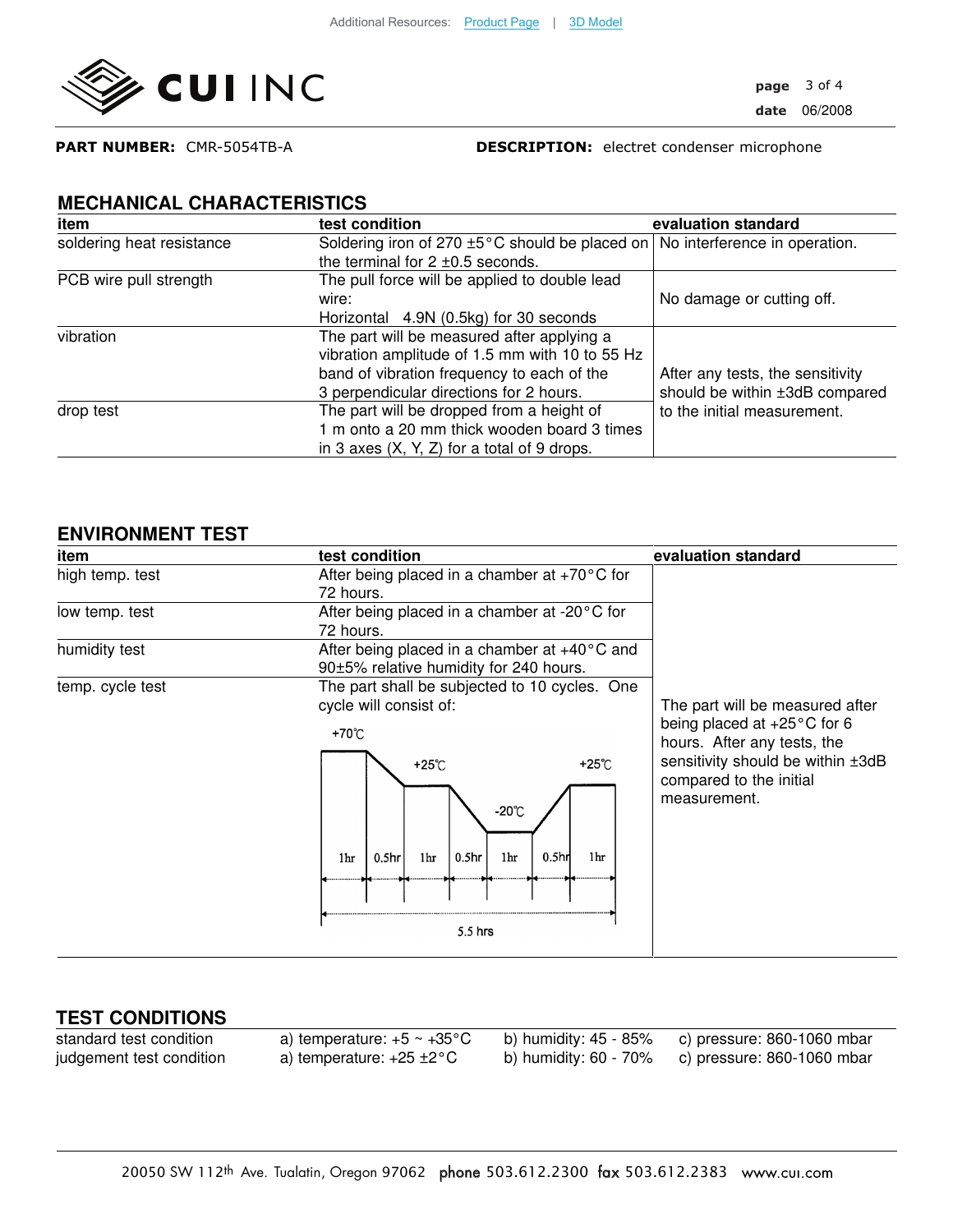

page date 4 of 4 06/2008

PART NUMBER: CMR-5054TB-A

DESCRIPTION: electret condenser microphone

#### **PACKAGING**